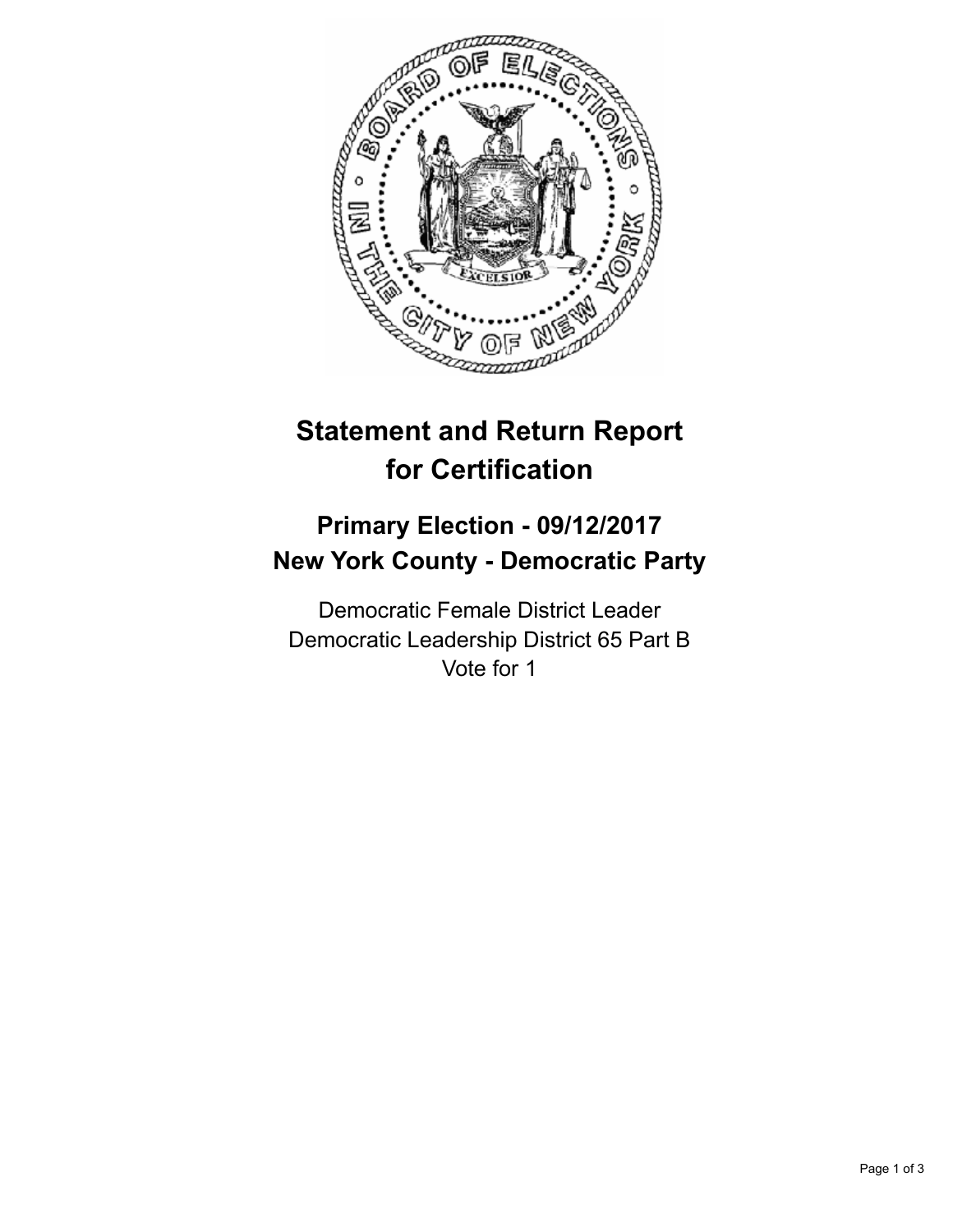

## **Assembly District 65**

| PUBLIC COUNTER                                           | 3,910 |
|----------------------------------------------------------|-------|
| MANUALLY COUNTED EMERGENCY                               | 0     |
| <b>ABSENTEE / MILITARY</b>                               | 78    |
| <b>AFFIDAVIT</b>                                         | 18    |
| <b>Total Ballots</b>                                     | 4,006 |
| Less - Inapplicable Federal/Special Presidential Ballots | 0     |
| <b>Total Applicable Ballots</b>                          | 4,006 |
| <b>ALICE CANCEL</b>                                      | 1,391 |
| <b>DAISY PAEZ</b>                                        | 1,586 |
| AMY YANG (WRITE-IN)                                      |       |
| CARLINA RIVERA (WRITE-IN)                                | 1     |
| CAROLINA RIVERA (WRITE-IN)                               | 1     |
| JENNY WOO (WRITE-IN)                                     | 1     |
| KAREN BLATT (WRITE-IN)                                   | 3     |
| MICHAEL HALPERT (WRITE-IN)                               | 1     |
| PAUL NEWELL (WRITE-IN)                                   | 1     |
| UNATTRIBUTABLE WRITE-IN (WRITE-IN)                       | 4     |
| YUH-LINE NIOU (WRITE-IN)                                 |       |
| <b>Total Votes</b>                                       | 2,991 |
| Unrecorded                                               | 1,015 |